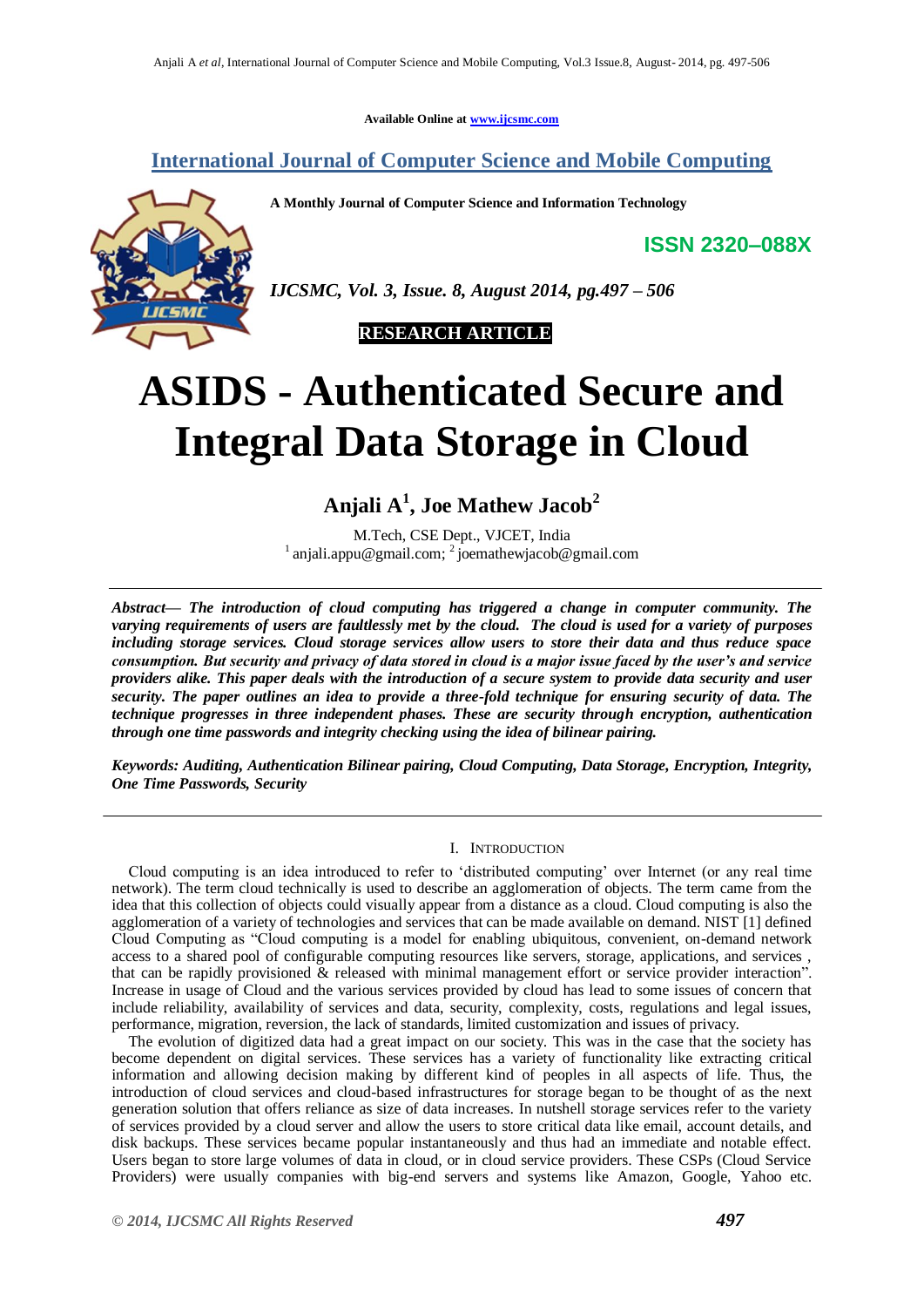Originally the CSPs started renting out their storage space to customers. But even such big-end servers have limited (though very large) amount of memory. As the number of customers increase this memory is very likely to get depleted. With this inference came the issue of data integrity in the cloud.

A CSP that provides storage services may make a guarantee about the level of integrity it can provide. Failing behind in such standards may affect the reputation of the CSP and thus it is assumed throughout the paper that a CSP may resort to any means (legal or not) to ensure its users that their data is securely stored. But in reality that data may have been modified or completely or partially deleted. Such concerns lead to the need for privacy preserving and integrity checking protocols and mechanisms in Cloud.

The rest of the paper is organized as follows. In section II, the idea of One Time Passwords and their help in authentication of users is described. Section III describes the idea of encryption of file using AES Algorithm. Section IV describes the use of bilinear pairing for checking the integrity of any file uploaded by a user to the Server. Such checking is proven to be good for Cloud environments since the computation cannot be forged or duplicated at the Server or Auditor.

## II. AUTHENTICATION

User authentication is an important part of any user oriented system. In any cloud environment it is essential for users to be authenticated to provide security for the uploaded data.

In the proposed security model one time password has been used for authenticating the user. The password is used to keep the user account secure and secret from the unauthorized user. But the user defined password can be compromised. To overcome this difficulty one time password is used in the proposed security model.

The overall approach is given in Fig. 1.

Passwords can be thought of as one of the most important parts for security and manageability of any system or service. However remembering passwords can be difficult for a User. This leads users to often create simple passwords or write them down to make sure that they'll remember them. In addition, there are small secure and inefficient procedures for resetting passwords.



Fig. 1. Authentication Using OTP

While keeping in mind such limitations, mitigating these kinds of security related problems faced especially when remote users try to access your network is a difficult task. The password maintenance solution must be more robust.

There are a few methods that are already found that deals with eliminating standard passwords for your remote users. One of this is when one can use certificate authorities to issue certificates to your users, but this requires a public key infrastructure (PKI) [2]. The main disadvantage in using a PKI is that it is expensive to set up and maintain. It can also be a difficult task to maintain certificates for remote users, especially when a hardware-based token is used like smart cards. However such trade-off of high cost for high security is a common approach.

Another option is to use a standards-based OTP solution. Passwords are basically of 2 types –static and dynamic.

A static password is usually only changed when user manually wants to change it, or when it has expired a certain pre-specified time, or when the user has forgotten it and needs to reset it. Passwords are cached on computer hard drives and later stored on servers. Due to this reason, they are easy to crack. This becomes a serious concern in case of laptops since they can be easily stolen. But a simple static password solution can become more of a liability especially when remote users come to picture.

Unlike a static password, the one-time password, which are dynamic passwords, changes each time when user logs in. A popular example is the hash-based OTPs which uses cryptographic hashing algorithms to compute the OTP [3]. A cryptographic hash is a one-way function. It maps an input message of arbitrary length to a fixedlength digest. Thus, a hash-based OTP starts with the inputs, pass it through a one-way function, and produces the fixed-length output called OTP.

In our approach, the method for generating an OTP is made more secure through 2 ways. One is that, the password is computed using the previous OTP that is known only to the Server. Second is that the password is sent to the Client after the first step of login process.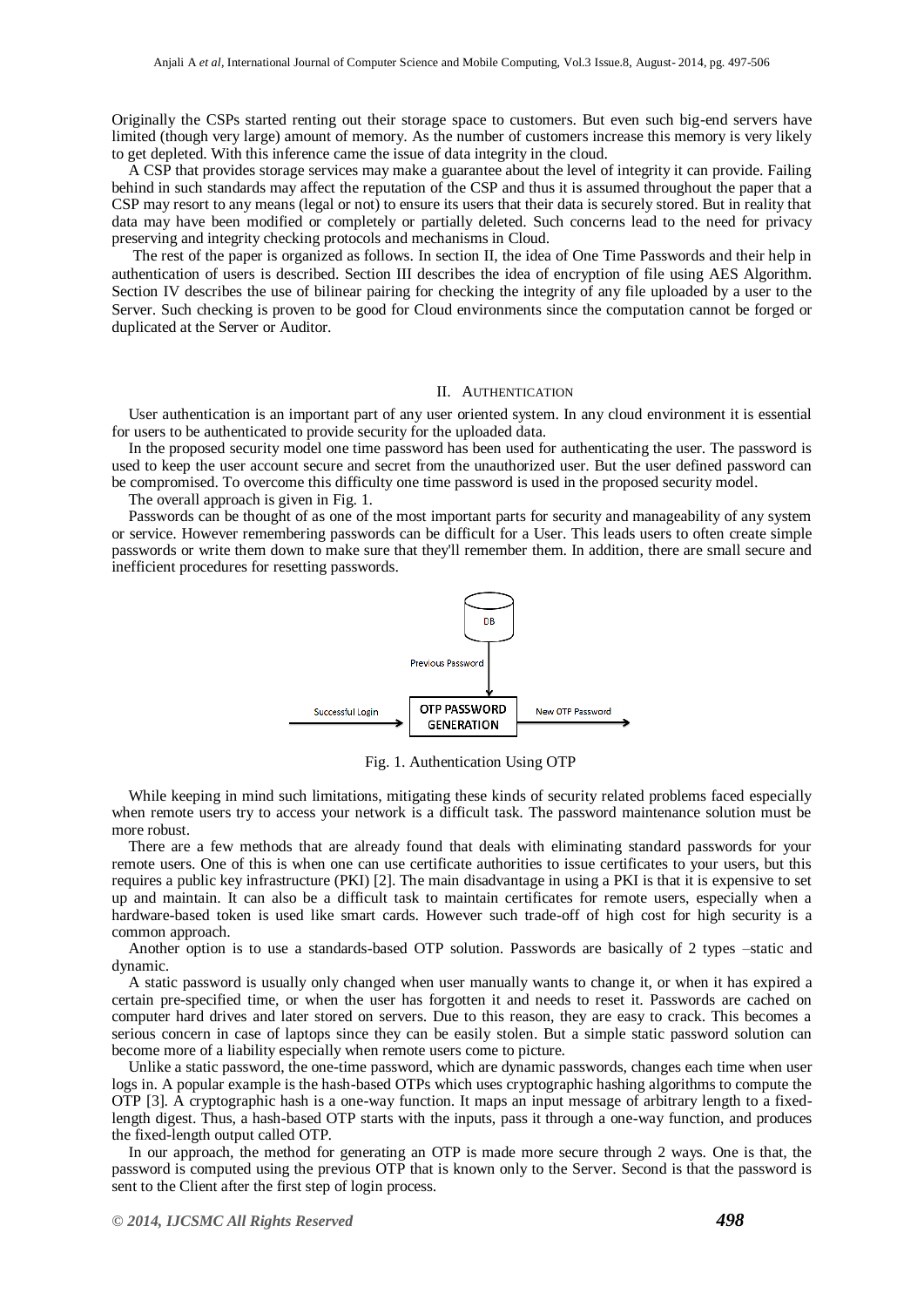In the first step, the Client logs in with his username. Just after this, a mail is send to the Client's mail id and this mail contains the required OTP. Using this retrieved OTP only, the Client can finish the login process.

The scheme is shown diagrammatically as in Fig. 2.

Thus whenever a user login in the system, he/she will be provided with a new password for using it in the next login. This is usually provided by the system itself. This password will be generated randomly. Each time a new password is created for a user, the previous password for that user will be erased from the system. New password will be updated for that particular user. A single password will be used for login only once.

By this system, existence of unauthorized user will be pointed out. The newly generated password is restored in the system after MD5 hashing. The main purpose of MD5 hashing is that this method is a one way system and unbreakable.



Fig. 2. OTP Generation

Therefore it will be difficult for an unauthorized or unknown party for retrieving the password for a selected user even if gained access to the system database.

## III. FILE ENCRYPTION

## *A. Encryption*

Data encryption techniques have become widely used to insure the protection of critical data or information, like credit card numbers. However whatsoever may the improvements be, privacy may still be compromised.

Encryption is a procedure that makes the contents of a file or message or any text input unintelligible to anyone other than those who are authorized to read it [4]. Here the input data undergoes a translation resulting into a secret code. This is considered to be one of the most effective ways to achieve data security. To read an encrypted file the authorized person must have access to a password that enables to decrypt it. Encrypted data is referred to as a cipher text. Decryption can be considered as the process of converting an encrypted data back to its original form with the help of a password.

Encryption technology has improved rapidly over time, and it is now used practically by even individual peoples. There is a continuous developing trend and introducing easy and new ways to ensure privacy online. However, no data can be thought of as one hundred percent safe.

## *B. Need For Encryption*

Data security includes the following 4 basic functions: [5]

- Confidentiality: protection against data leakage to third parties.
- Integrity: protection against alteration of prepared data.
- Authenticity: that guarantees authorized usage.
- Accountability : that checks for errors periodically.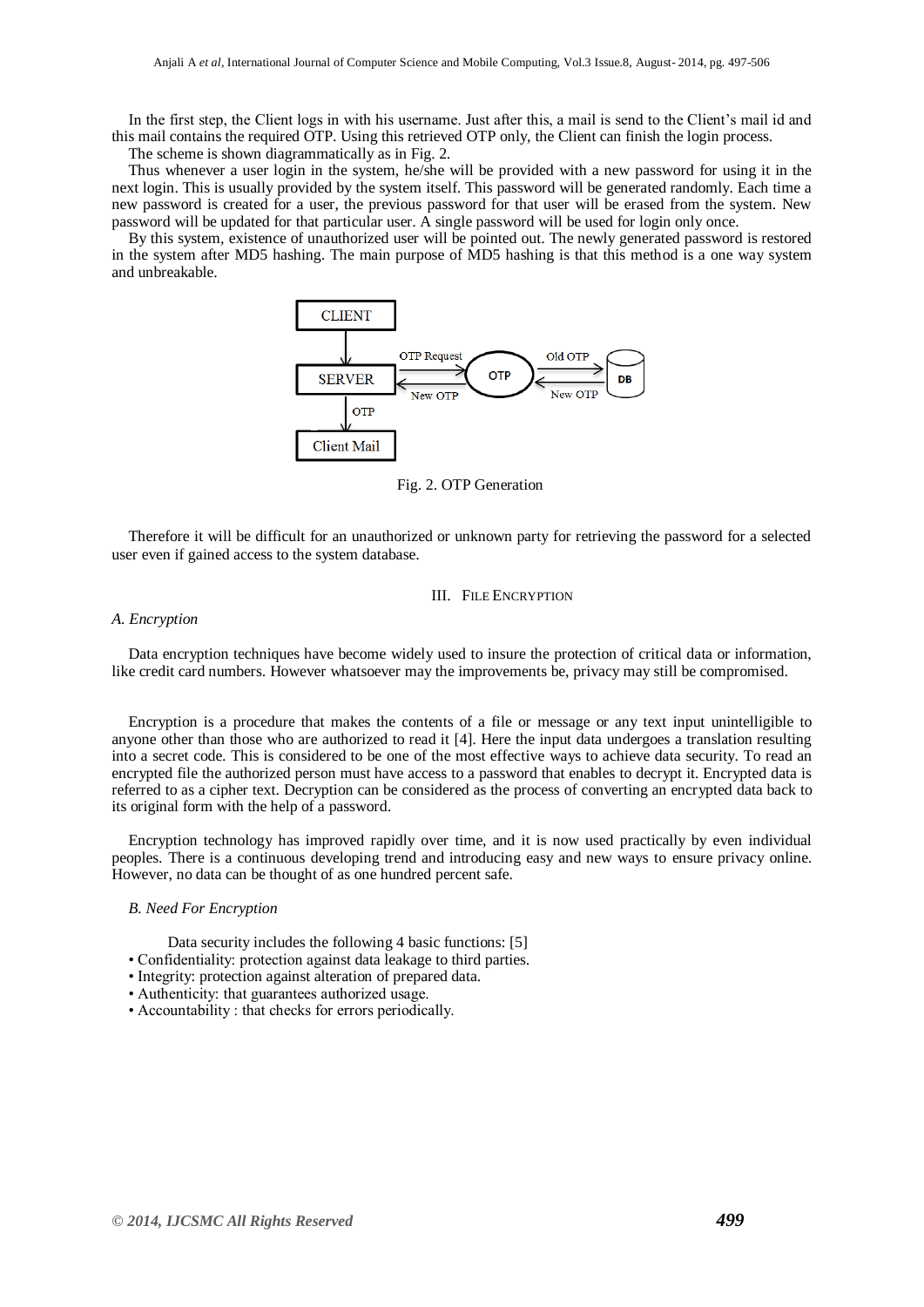

Fig. 3 Overall AES Workflow

## *C. AES Encryption*

The Advanced Encryption Standard (AES) [6] is an encryption algorithm for securing sensitive information that has gained tremendous popularity in the present age.

AES became popular due to the fact that it offers security to protect data for the next 20 to 30 years. It is easy to implement and offer good defenses against various attacks. The workflow of an AES Algorithm is shown in Fig. 3.

## *D. Working Of AES*

#### *1) Block*

Before applying the algorithm to the data, the key sixe and block must be determined. AES allows for block sizes of 128, 168, 192, 224, and 256 bits. AES allows key sizes of 128, 192, and 256 bits. The standard encryption uses AES-128 where both the key size and blocks are 128 bits. The key size is commonly denoted as Nk and the block size is commonly denoted as Nb. Nb refers to the number of columns in the block where each row in the column consists of four cells of 8 bytes each for AES-128.

Each character is stored in a cell of the block. The blank cells shown in the diagram are not really blank as they represent the spaces in the text. Depending on how the algorithm is implemented the characters may be stored as integer values, hexadecimal values, or even binary strings. All three ways represent the same data. Most diagrams show the hexadecimal values, however integer and string manipulation is much easier to do when actually programming AES. The plain text is stored into blocks column by column and block by block until all the data is stored.

When the data is not a multiple of the block size some form of padding must be used. Padding is when extra bits are added to the original data. One forms of padding includes adding the same bytes until the desired size is reached. Another option is padding with all zeros and having the last byte represent the number of zeros. Padding with null characters or random characters are also forms of padding that can be used.

#### *2) Key*

Once a form of padding is chosen the data is represented as some number of complete blocks. The last thing needed before using the algorithm is the key. The key also known as the cipher key is also the same size as the block in this example.

Unlike most data and transformations the cipher key can have any values chosen by the designer with no restrictions as long as the key is the correct length. The key is also stored as a block similar to the plain text

The proposed scheme uses the following algorithm that is based on the property of bilinear pairing to generate the key required for AES Algorithm.

Algorithm 1 : AES Key Generation

Step 1. Password = Pin Number of User, provided during registration.

Step 2. Convert Password to its integer equivalent, Xpass :

a) Take integer equivalent of each character in string.

b) Sum the total

c) Divide, if necessary, by "limit" to get value in a specified range.

Step 3. Compute e( G1 x pass , G2) as the required key.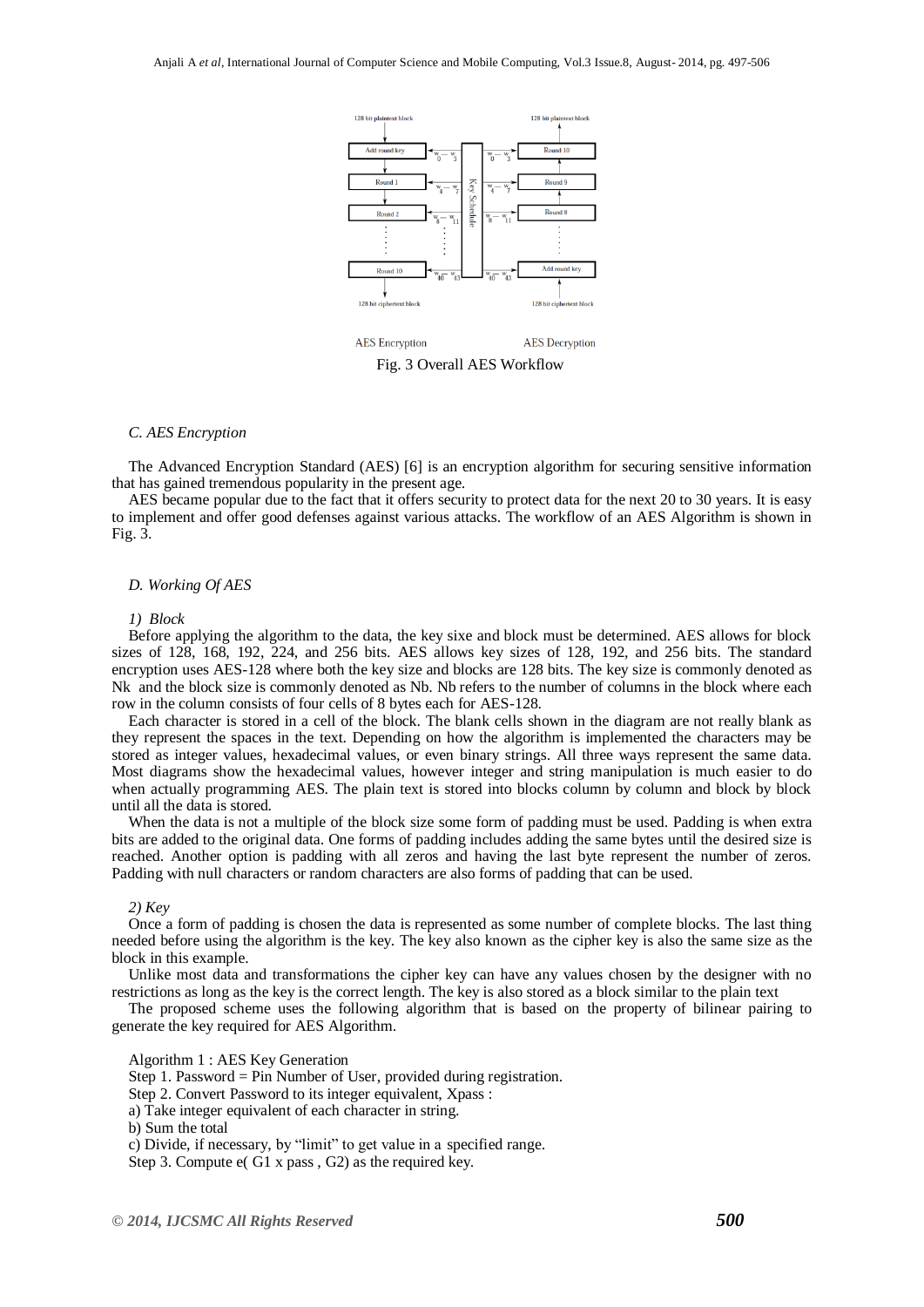## *3) High Level Algorithm Overview*

#### *KeyExpansion*

Round keys are derived from the cipher key in this step. AES uses a separate 128-bit round key block for each round and an additional one more.

#### *b) InitialRound*

AddRoundKey – Here each byte of the state is taken separately and is combined with a block of the round key using bitwise xor operation.

## *c) Rounds*

SubBytes – This is a substitution step that is non-linear in nature. Here each byte is replaced with another according to information provided by a lookup table.

ShiftRows – This is a transposition step. Here the last three rows of the state are shifted cyclically a certain number of times.

MixColumns – This is basically a mixing operation which operates on the columns of the state. The step combines four bytes in each column.

AddRoundKey – Adding using XOR operation, the round key.

*d) Final Round (no MixColumns)* SubBytes ShiftRows AddRoundKey.

#### *5) Overview Of Steps*

#### *a) SubBytes*

This step is called SubBytes. It is basically a byte-by-byte substitution. The corresponding substitution step used during decrypting data is called InvSubBytes. Here a  $16 \times 16$  lookup table is used to replace any byte from the input state array.

#### *b) ShiftRows*

This step shifts the rows of the state array. The corresponding transformation during decryption is denoted InvShiftRows for Inverse Shift Row Transformation.

## *c) MixColumns*

This step mixes up the bytes in each column during the forward process. The corresponding transformation during decryption process is denoted InvMixColumns and stands for Inverse Mix Column Transformation.

#### *d) AddRoundKey*

This is for adding the round key to the output of the previous step during the forward process. The step during decryption is called InvAddRoundKey for Inverse Add Round Key Transformation.

After connecting with the system a user can upload or download the file(s). For the first time when connected with the system the user can only upload file(s). After that users can both upload and download their files. When a file is uploaded by an user the system server encrypts the file using AES encryption algorithm. In the proposed security model 128 bit key is used for AES encryption. 192 bit or 256 bit can also be used for this purpose. The security of the key used is assured by the fact that it is computed each time and the key as such is not stored.

## IV. INTEGRITY CHECKING

Here an auditing system for cloud storage is proposed and as shown in Fig. 4 which involves the cloud server (server), data owners (owner), and the third-party auditor (auditor). The owners create the data and store their data in the cloud. The cloud server stores the owners" data securely and provides the data access to users. These users are also called as data consumers. The auditor is a trusted third-party that has expertise and capabilities to provide data storage auditing service for both the owners and servers.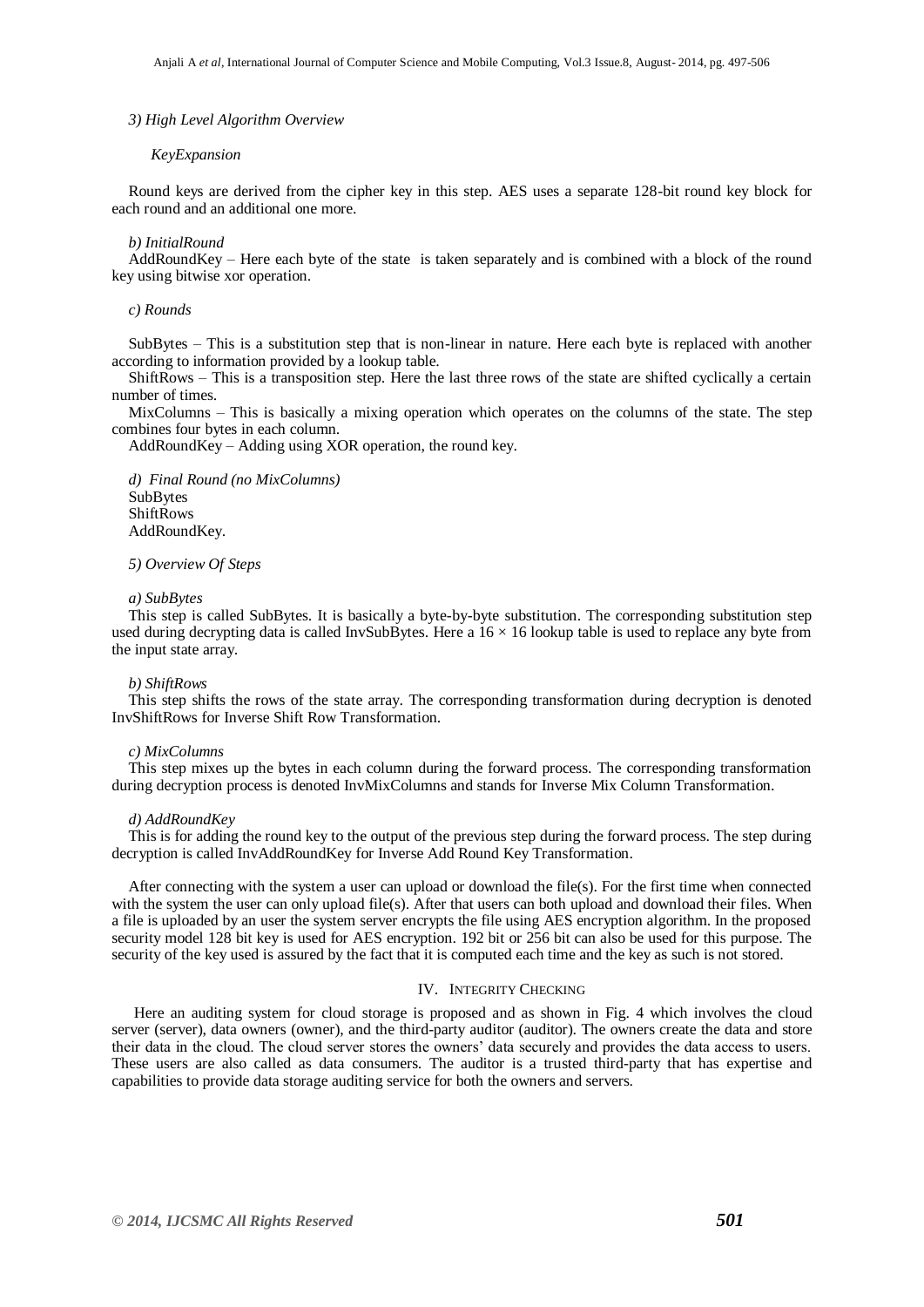

Fig. 4 System Model

The section first describes the basic idea of bilinear pairing before explaining the algorithms at the client, server and auditor side.

## *A. Bilinear Pairing*

Pairings in general can be used to transport the discrete logarithm problem on a certain class of elliptic curves over a finite field to the discrete logarithm problem on a smaller finite field, where a sub-exponential index calculus attack can be used to attack the problem [8]. However, it was the publication of an identity based encryption scheme (by Boneh and Franklin) [9] based on bilinear pairings that triggered a real upsurge in the popularity of pairings among cryptographers. Following Boneh and Franklin, a lot of cryptosystems based on pairings have been proposed which would be hard to construct using more conventional cryptographic primitives.

A pairing is map e : G1  $\times$  G2  $\rightarrow$  GT where G1, G2 and GT are groups (usually cyclic of the same prime order). In some instances the pairing is symmetric i.e  $G1 = G2$ . If not, the pairing is said to be asymmetric.

Bilinear Pairing is a Pairing that satisfies property of bilinearity, which means the following should hold:

$$
e(aP, bR) = e(P, R)^{ab}
$$
 (1)

P in G1, Q in G2 and all a, b in Z.

A pairing is admissible if the mapping is also non-degenerate and computable. Non-degeneracy means the mapping cannot be the trivial map which sends every pair of elements of G1 and G2 to the identity element of GT. Because all are groups of prime order, it follows that if P is a generator of G1 and Q is a generator of G2, then e(P, Q) is a generator of GT. A mapping is said to be computable if an algorithm exists which can efficiently compute  $e(P, Q)$  for any P, Q. If  $G1 = G2$  then the pairing is said to be symmetric. Otherwise it is said to be asymmetric.

## *B. Use Of Bilinear Pairing*

The following subsections illustrate the algorithms used to implement bilinear property to ensure integrity. The need for integrity is widely discussed in [10]. The basic framework for integrity checking is derived from the idea proposed in [7]. The algorithms are explained in subsequent sections.

#### 1) Algorithm : Client side

At the Client side, on receiving a file for uploading to the server, the following processing is done to generate the metadata.

## a) Division of file to blocks.

At first, the input file is divided into blocks. This can be done in 2 ways. The file can either be divided into a pre-specified number of blocks or the file can be divided into blocks of a pre-specified size. This approach divides the file into a pre-specified number of blocks, each of the same size. This is as shown in Fig. 5.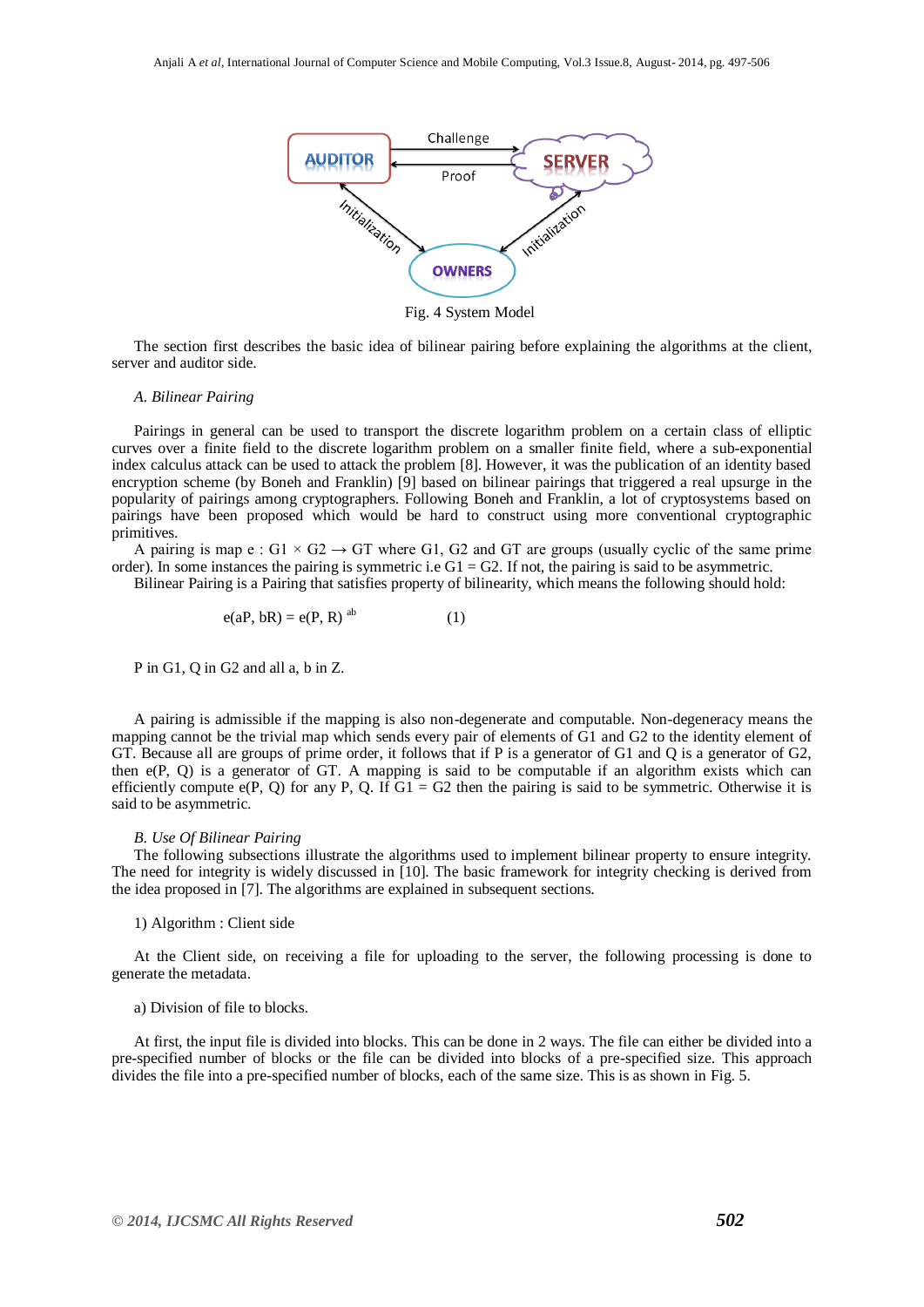

Fig. 5 Division Of Files To Blocks

b) Defining the Pairing Function.

A Pairing "e" is defined over 2 groups G1 and G2 over a field gt.

c) KeyGen

This key generation algorithm takes two random parameters as the secret tag key 'skt' and secret hash key 'skh'. It calculates a public tag key pkt as

 $pkt = g2$  skt (2)

where g2 is the generator of G2.

d) TagGen

The tag generation algorithm takes inputs as an encrypted file M, the secret hash key skh, and the secret tag key skt. For each data block mi, it computes a data tag ti based on skt and skh. It outputs a set of data tags T.

A data tag ti is calculated for each block as

 $ti = g1$  (hi.mi) (3)

Where hi is the hash value for a block that is calculated using skh, mi is the unique value for a block.

After this the client stores metadata associated with the file, at both auditor and server. At the auditor it saves,

- Tag value of each block.
- Hash value of each block
- Public Tag Key, Pkt
- Total number of blocks.

At the Server, the Client saves :

- Tag value of each block.
- Hash value of each block
- Total number of blocks

2) Algorithm : Auditor side

The request for a file verification is send by the client to an auditor. After verification, the auditor sends back the response. The complete flowchart is shown in Fig. 6.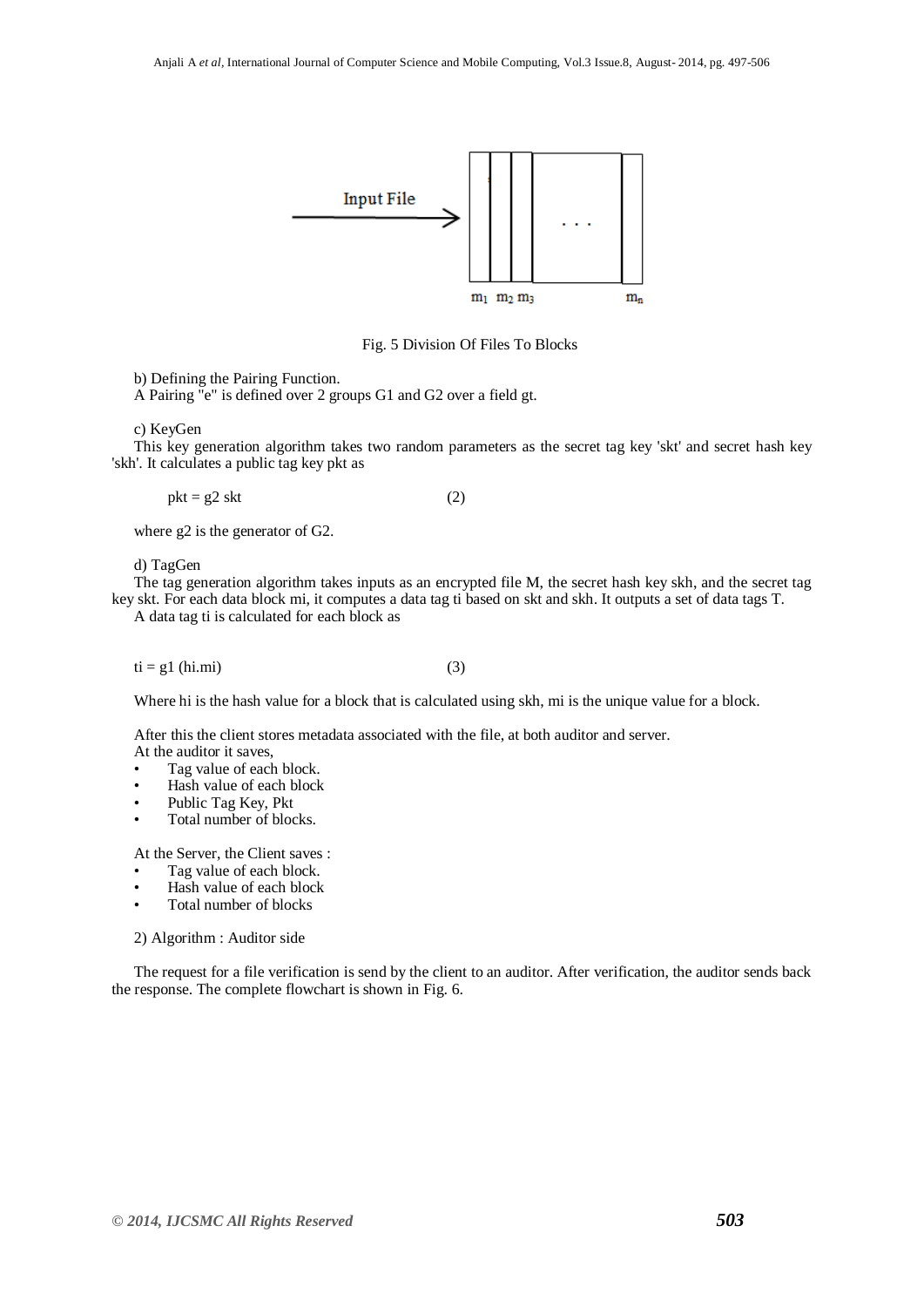

Fig. 6. File Verification

There are 2 phases for the auditing protocol to implement auditing functionality at the auditor.

The first is the challenge generation phase. This phase is initiated when a client wants to verify a particular file at the server. This request is send to the auditor which generates a challenge based on the metadata of the file and some random values.

The second phase is the verification phase which is initiated after the Server responds to the challenge from the Auditor. This phase checks whether the response from the Server is correct by using the property of bilinear pairing.

#### 3) Challenge Phase

The challenge algorithm takes as input the abstract information of the data Minfo (e.g., file identity, total number of blocks, version number, time stamp, etc.). It outputs a challenge C by the following steps:

- Take 3 random numbers x, vi, r
- Calculate U as g1x and R as pkt r
- Generate challenge C for each challenged block with U , vi, and R.

## 4) Verification phase

The server responds back with 2 values :

- Data Proof DP
- Tag Proof TP

The verification is done according to the following steps :

- Calculate Hchall as pkt h.vi
- Calculate  $hc = e(U, Hchall)$
- Calculate  $tc = e(u.vi, \text{pkt})$
- Calculate  $eTP = e(TP, \text{pkt } x.r)$
- Calculate LHS  $=$  DP x hc
- Calculate  $R$ HS = eTP x tc

If LHS = RHS, the file is not modified. If not, the file is modified.

## 5) Algorithm : Server side

The server outputs a a proof P. The proof consists of the data proof DP and the tag proof TP. The tag proof is generated as :

$$
TP = ti x vi \tag{4}
$$

To generate the data proof,

• Calculate MP as

 $MP = vi x mi x hi$  (5)

• Generate the data proof DP as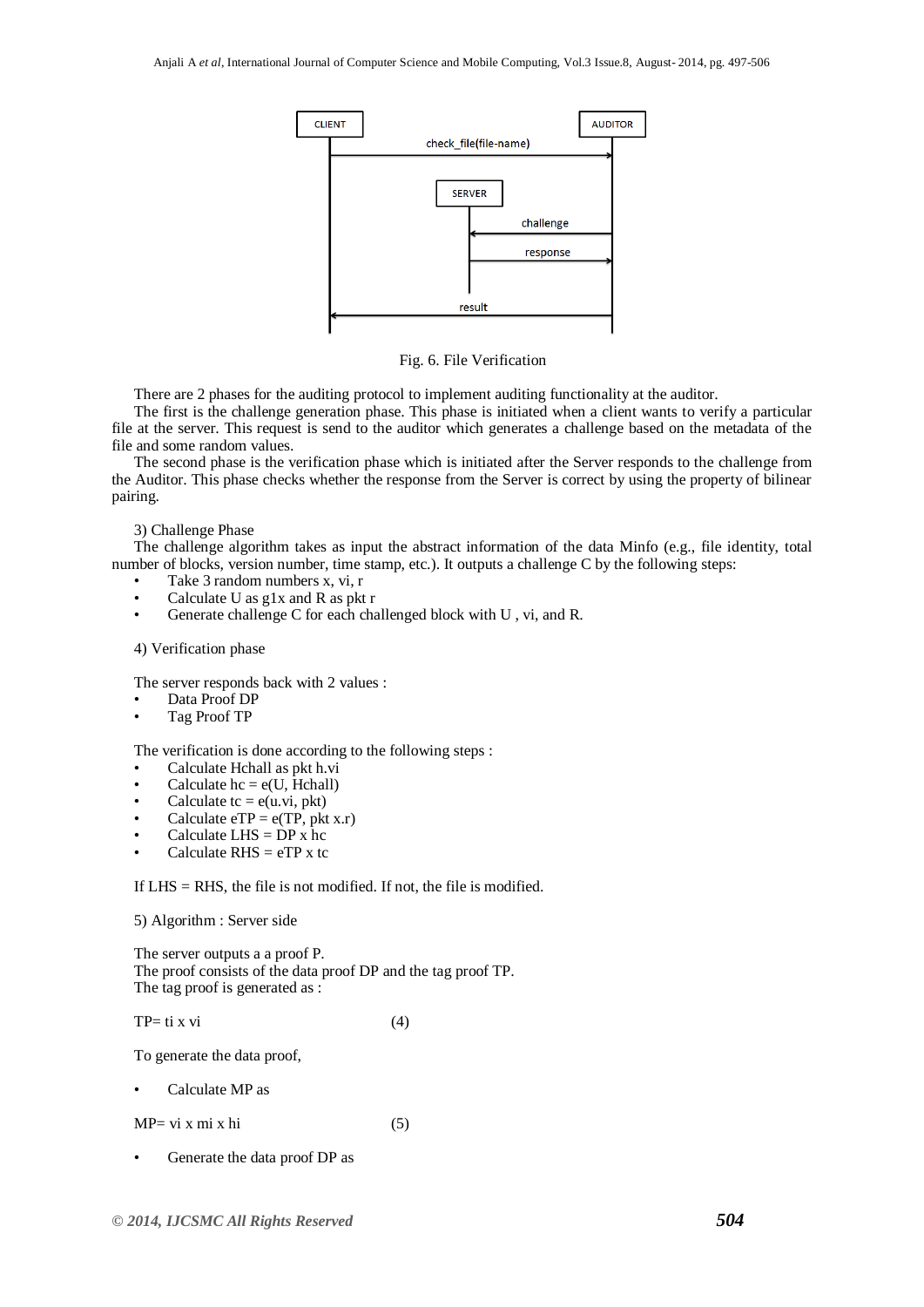$DP = e(U, R)^{MP}$  (6)

These 2 values are sent to the Auditor for the verification phase.

## SIMULATION AND EVALUATION

## *A. Simulation Using CloudSim*

It is a holistic software framework for modeling Cloud computing environments and performance testing application services.CloudSim offers the following novel features:

• Support for modeling and simulation of large scale Cloud computing infrastructure, including data centers on a single physical computing node.

• A self-contained platform for modeling service brokers, data centers, provisioning, and allocations policies.

• Support for simulation of network connections among the simulation elements.

• Facility for simulation of federated data center environment that inter-networks resources from both private and public domains.

The simulation workflow is shown as in Fig. 7.



Fig. 7. Simulation WorkFlow

## *B. Evaluation*

The system is evaluated in 2 ways.

- Block Processing Time
- Auditing Time Comparison



Fig.8. Block Comparison Chart